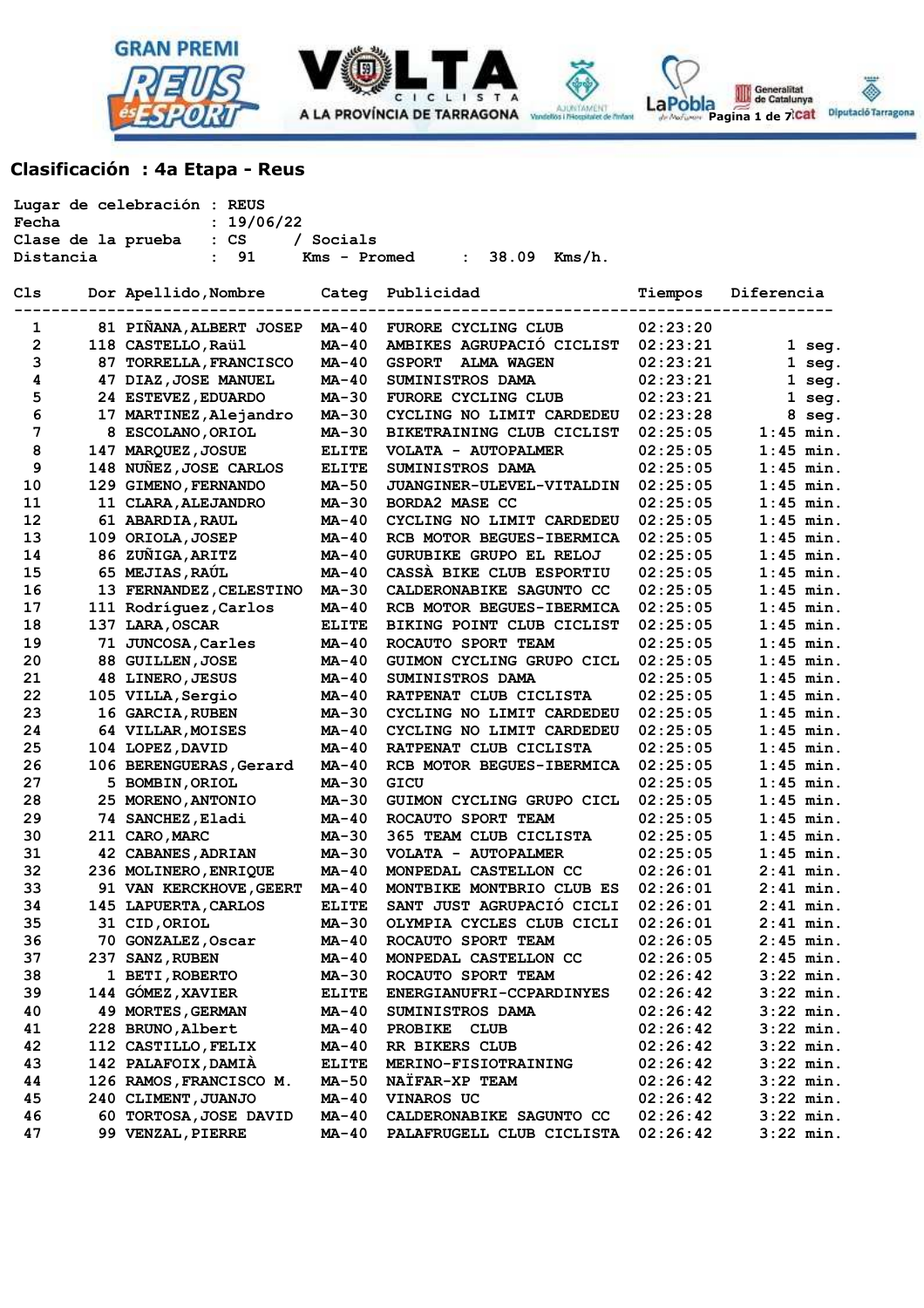







| Generalitat<br>Pagina 2 dey7 |                     |
|------------------------------|---------------------|
| esportcat                    | Diputació Tarragona |
| $3:22$ min.                  |                     |

| 48  | 63 MESTRES Miquel              | <u>MA-40</u> | CYCLING NO LIMIT CARDEDEU    | 02:26:42 | 3:22 min.        |
|-----|--------------------------------|--------------|------------------------------|----------|------------------|
| 49  | 66 PARETAS, JOAN               | $MA-40$      | CASSA BIKE CLUB ESPORTIU     | 02:26:42 | $3:22$ min.      |
| 50  | 82 ABAD, Hector                | <b>MA-40</b> | GURUBIKE GRUPO EL RELOJ      | 02:28:09 | $4:49$ min.      |
| 51  | 121 MEDRANO, ANTONIO           | <b>MA-50</b> | SUMINISTROS DAMA             | 02:28:09 | $4:49$ min.      |
| 52  | 132 MEDINA, Juan Carlos        | <b>MA-50</b> | RCB MOTOR BEGUES-IBERMICA    | 02:28:09 | 4:49 min.        |
| 53  | 134 PEDROSO, FELIX             | MA-50        | RR BIKERS CLUB               | 02:28:09 | $4:49$ min.      |
| 54  | 45 SANCHEZ, JAIME              | MA-30        | VOLATA - AUTOPALMER          | 02:28:09 | 4:49 min.        |
| 55  | 210 FERNANDEZ, MARIANO         | MA-30        | EVITFOC-NOVAMEDICUM          | 02:28:09 | $4:49$ min.      |
| 56  | 56 GARCIA, RAUL                | MA-40        | BIKING POINT CLUB CICLIST    | 02:28:09 | $4:49$ min.      |
| 57  | 114 ARCE, JOHNNY ALEXANDE      | MA-40        | TEAM SMARTDRY CLUB           | 02:28:09 | $4:49$ min.      |
| 58  | 143 EGEA, ARNAU                | <b>ELITE</b> | <b>EVITFOC-NOVAMEDICUM</b>   | 02:28:09 | $4:49$ min.      |
| 59  | 35 AZNAR, JOSE FRANCISCO MA-30 |              | JUANGINER-ULEVEL-VITALDIN    | 02:28:09 | $4:49$ min.      |
| 60  | 235 LOPEZ, JOSE                | $MA-40$      | MONPEDAL CASTELLON CC        | 02:28:09 | $4:49$ min.      |
| 61  | 213 Sabiote, Oscar             | <b>MA-30</b> | MUNT BIKES CLUB CICLISTA     | 02:28:15 | $4:55$ min.      |
| 62  | 10 BERNABE, SERGIO             | MA-30        | BIKING POINT CLUB CICLIST    | 02:28:17 | $4:57$ min.      |
| 63  | 7 DÍAZ, MARC                   | <b>MA-30</b> | BIKETRAINING CLUB CICLIST    | 02:29:14 | 5:54 min.        |
| 64  | 160 ESCURSELL, ELISABET        | $F-ELI$      | <b>BEPINK</b>                | 02:29:23 | $6:03$ min.      |
| 65  | 149 MARTI, ANNABEL             | $F-ELI$      | <b>CATEMA.CAT</b>            | 02:29:23 | $6:03$ min.      |
| 66  | 110 PEREZ, EDUARDO DAVID       | MA-40        | RCB MOTOR BEGUES-IBERMICA    | 02:29:23 | $6:03$ min.      |
| 67  | 140 FONT, Joan                 | <b>ELITE</b> | CYCLING NO LIMIT CARDEDEU    | 02:29:23 | $6:03$ min.      |
| 68  | 90 FORTEA, SALVADOR            | <b>MA-40</b> | <b>GRANJA RINYA - GSPORT</b> | 02:29:23 | $6:03$ min.      |
| 69  | 46 REQUENA, JOSEP MARIA        | <b>MA-30</b> | TEAM SMARTDRY CLUB           | 02:29:23 | $6:03$ min.      |
| 70  | 94 Sancho, Batiste             | MA-40        | MONTSIA PENYA CICLISTA       | 02:29:28 | $6:08$ min.      |
| 71  | 33 SALGADO, SERGI              | <b>MA-30</b> | ENERGIANUFRI-CCPARDINYES     | 02:29:28 | $6:08$ min.      |
| 72  | 32 ARTIGUES, JORDI             | MA-30        | ENERGIANUFRI-CCPARDINYES     | 02:29:28 | $6:08$ min.      |
| 73  | 59 ALAPONT, RAUL               | MA-40        | CALDERONABIKE SAGUNTO CC     | 02:31:14 | 7:54 min.        |
| 74  | 216 ALBALADEJO, EMILI          | <b>MA-30</b> | CARDEDEU CLUB CICLISTA       | 02:31:14 | 7:54 min.        |
| 75  | 43 EDO, GERARDO                | MA-30        | VOLATA - AUTOPALMER          | 02:31:14 | $7:54$ min.      |
| 76  | 122 LLOSES, Ramon              | <b>MA-50</b> | BICI 3.0 CLUB CICLISTA       | 02:31:14 | $7:54$ min.      |
| 77  | 9 MIRALLES, ORIOL              | <b>MA-30</b> | BIKETRAINING CLUB CICLIST    | 02:31:14 | $7:54$ min.      |
| 78  | 97 MARIN, OLEGUER              | MA-40        | OLYMPIA CYCLES CLUB CICLI    | 02:31:14 | $7:54$ min.      |
| 79  | 30 SIMON, Ivan                 | <b>MA-30</b> | MIAMI - MEGABICI CLUB CIC    | 02:31:14 | 7:54 min.        |
| 80  | 108 LUCAS, ANDRES              | $MA-40$      | RCB MOTOR BEGUES-IBERMICA    | 02:31:14 | $7:54$ min.      |
| 81  | 2 GARCIA, ADRIA                | MA-30        | ROCAUTO SPORT TEAM           | 02:31:14 | 7:54 min.        |
| 82  | 206 MIRALLES, ROGER            | MA-30        | CERDANYOLA ATLETISME I TR    | 02:31:14 | 7:54 min.        |
| 83  | 101 RENE, Bernat               | MA-40        | PLABIKE MOLLERUSSA CLUB C    | 02:31:14 | 7:54 min.        |
| 84  | 55 BENITEZ DE LA, JOSE M MA-40 |              | BIKETRAINING CLUB CICLIST    | 02:31:14 | $7:54$ min.      |
| 85  | 51 PARRA, MIGUEL               | MA-40        | SUMINISTROS DAMA             | 02:31:14 | 7:54 min.        |
| 86  | 89 VALVERDE, JUAN MANUEL MA-40 |              | KEPASA TIU CLUB ESPORTIU     | 02:31:14 | $7:54$ min.      |
| 87  | 29 CARBO, SERGI                | MA-30        | KEPASA TIU CLUB ESPORTIU     | 02:31:14 | <b>7:54 min.</b> |
| 88  | 103 GONZALEZ, Angel            | $MA-40$      | RATPENAT CLUB CICLISTA       | 02:31:14 | $7:54$ min.      |
| 89  | 125 MOLINA, SANTIAGO           | <b>MA-50</b> | NAIFAR-XP TEAM               | 02:31:14 | $7:54$ min.      |
| 90  | 38 MARTÍNEZ, JOSÉ ANTONI MA-30 |              | RATPENAT CLUB CICLISTA       | 02:31:14 | $7:54$ min.      |
| 91  | 53 MINGUEZ, MIGUEL ANGEL MA-40 |              | BIKESPORT CHIVA CC           | 02:31:14 | $7:54$ min.      |
| 92  | 146 VENTURA, CARLES            | <b>ELITE</b> | TEAM SMARTDRY CLUB           | 02:31:14 | $7:54$ min.      |
| 93  | 221 TIRADO, Antonio            | <b>MA-40</b> | BIKETRAINING CLUB CICLIST    | 02:31:14 | $7:54$ min.      |
| 94  | 238 BRUGUERA, DOMÈNECH         | <b>MA-40</b> | EVITFOC-NOVAMEDICUM          | 02:31:14 | $7:54$ min.      |
| 95  | 141 MOLTÓ, PAU                 | <b>ELITE</b> | MERINO-FISIOTRAINING         | 02:31:28 | $8:08$ min.      |
| 96  | 247 SANTAMARIA, HELENA         | $F-M30$      | BONAVISTA PENYA CICLISTA     | 02:35:48 | $12:28$ min.     |
| 97  | 153 Beltrán, Sanjhoy           | $F-ELI$      | <b>CATEMA.CAT</b>            | 02:35:48 | $12:28$ min.     |
| 98  | 158 JARAMILLO, MARIONA         | $F-S23$      | CATEMA.CAT                   | 02:35:48 | $12:28$ min.     |
| 99  | 151 POVEDA, CARLOTA            | $F-ELI$      | CATEMA.CAT                   | 02:35:48 | $12:28$ min.     |
| 100 | 6 SAGASTUME, GERMÁN            | <b>MA-30</b> | ARANES D'ESP.D'IVERN BTT     | 02:35:48 | $12:28$ min.     |
| 101 | 40 JUAN, JORDI                 | <b>MA-30</b> | SARRIA DE TER CLUB CICLIS    | 02:35:48 | $12:28$ min.     |
| 102 | 123 SANCHEZ, JUAN              | <b>MA-50</b> | CASSA BIKE CLUB ESPORTIU     | 02:35:48 | $12:28$ min.     |
| 103 | 19 MARTINEZ, JUAN MANUEL MA-30 |              | CLUB CICLISTA CATRAL - TE    | 02:35:48 | $12:28$ min.     |
| 104 | 154 SOLÉS, ALBA                | $F-ELI$      | EDIBIKES CLUB CICLISTA       | 02:35:48 | $12:28$ min.     |
| 105 | 96 CABALLERO, JONATAN          | <b>MA-40</b> | ODENA ESPORT CICLISTA        | 02:35:48 | $12:28$ min.     |
|     |                                |              |                              |          |                  |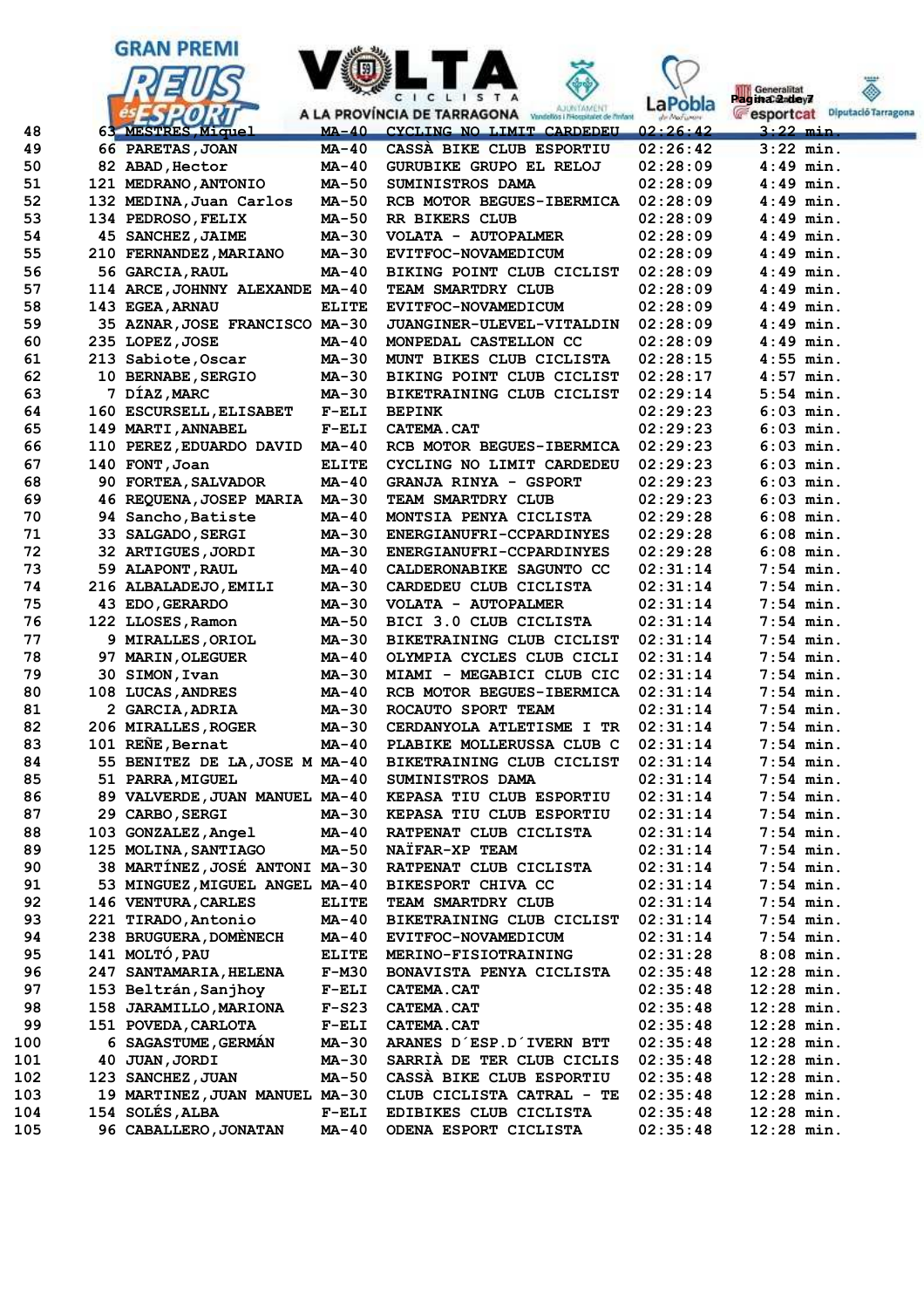



| ⊥∪o | ZUS REDU,UOIUI                  | טכ−בשת       | DRAGO DINES               | 02:33:40 | TTTI TTTT    |
|-----|---------------------------------|--------------|---------------------------|----------|--------------|
| 109 | 12 PRATS, RICHARD               | $MA-30$      | <b>BORDA2 MASE CC</b>     | 02:35:48 | $12:28$ min. |
| 110 | 78 FARACO, SERGIO               | $MA-40$      | NAÏFAR-XP TEAM            | 02:35:48 | $12:28$ min. |
| 111 | 72 LLETI, Joan Andreu           | <b>MA-40</b> | ROCAUTO SPORT TEAM        | 02:35:48 | $12:28$ min. |
| 112 | 138 CUEVAS, ALEIX               | <b>ELITE</b> | BONAVISTA PENYA CICLISTA  | 02:35:48 | $12:28$ min. |
| 113 | 226 LEON, ABEL                  | $MA-40$      | MUNDO PENYA CICLISTA      | 02:35:48 | $12:28$ min. |
| 114 | 245 SANCHEZ, MANUEL             | MA-50        | RAVET BIKE PARETS CLUB CI | 02:35:48 | $12:28$ min. |
| 115 | 44 PEREZ, OSCAR                 | $MA-30$      | VOLATA - AUTOPALMER       | 02:35:48 | $12:28$ min. |
| 116 | 107 CEBRIÁN, JAIME              | $MA-40$      | RCB MOTOR BEGUES-IBERMICA | 02:35:48 | $12:28$ min. |
| 117 | 202 EDO, JAVIER                 | $MA-30$      | VOLATA - AUTOPALMER       | 02:35:48 | $12:28$ min. |
| 118 | 15 BARO, EDGAR                  | $MA-30$      | CYCLING NO LIMIT CARDEDEU | 02:35:48 | $12:28$ min. |
| 119 | 27 FRANCO, JOSE                 | $MA-30$      | ILERLLENGUES CYCLING TEAM | 02:35:48 | $12:28$ min. |
| 120 | 21 CRUZ, IVAN                   | $MA-30$      | EDIBIKES CLUB CICLISTA    | 02:35:48 | $12:28$ min. |
| 121 | 230 RUBIO, Jordi                | $MA-40$      | ROCAUTO SPORT TEAM        | 02:35:48 | $12:28$ min. |
| 122 | 116 PADILLA, Jose Antonio MA-40 |              | VILAJUÏGA CLUB CICLISTA   | 02:36:01 | $12:41$ min. |
| 123 | 113 HERRERA LA, Sergio          | $MA-40$      | SANT GRAU / TACTIC        | 02:36:22 | $13:02$ min. |
| 124 | 37 PICADIZO, ROBERT             | $MA-30$      | PLABIKE MOLLERUSSA CLUB C | 02:36:22 | $13:02$ min. |
| 125 | 100 BADIA, JAUME                | $MA-40$      | PLABIKE MOLLERUSSA CLUB C | 02:36:22 | $13:02$ min. |
| 126 | 219 PEREZ, MARCOS               | <b>MA-40</b> | SANT GRAU / TACTIC        | 02:36:22 | $13:02$ min. |
| 127 | 93 FIGUEROLA, Francesc X MA-40  |              | MONTBIKE SOLCAM CYCLING T | 02:36:22 | $13:02$ min. |
| 128 | 225 GOMEZ, ANTONIO              | MA-40        | ABRERA CLUB CICLISTA      | 02:36:22 | $13:02$ min. |
| 129 | 92 CIOBANIUC, CIPRIAN           | $MA-40$      | MONTBIKE SOLCAM CYCLING T | 02:36:25 | $13:05$ min. |
| 130 | 85 TORREJON, ERIC               | MA-40        | GURUBIKE GRUPO EL RELOJ   | 02:36:25 | $13:05$ min. |
| 131 | 79 GUELL, ORIOL                 | $MA-40$      | NATFAR-XP TEAM            | 02:36:25 | $13:05$ min. |
| 132 | 119 Merotto, Mirco              | <b>MA-50</b> | RCB MOTOR BEGUES-IBERMICA | 02:42:01 | $18:41$ min. |
| 133 | 76 TARDIU, Jordi                | $MA-40$      | ROCAUTO SPORT TEAM        | 02:42:01 | $18:41$ min. |
| 134 | 222 TADDEY DE, DIEGO            | <b>MA-40</b> | BIKETRAINING CLUB CICLIST | 02:42:01 | $18:41$ min. |
| 135 | 14 GOMEZ, JUAN MIGUEL           | <b>MA-30</b> | CALDERONABIKE SAGUNTO CC  | 02:42:01 | $18:41$ min. |
| 136 | 157 FERNANDEZ, ESTHER           | $F-S23$      | CATEMA.CAT                | 02:42:05 | $18:45$ min. |
| 137 | 152 SANCHEZ CORTES, MER         | $F-ELI$      | CATEMA.CAT                | 02:42:05 | $18:45$ min. |
| 138 | 3 SOLA, Andoni                  | MA-30        | ROCAUTO SPORT TEAM        | 02:42:05 | $18:45$ min. |
| 139 | 26 FARRUS, MARC                 | MA-30        | ILERLLENGÜES CYCLING TEAM | 02:42:07 | $18:47$ min. |
| 140 | 80 CARO, Jaume                  | $MA-40$      | FURORE CYCLING CLUB       | 02:42:08 | $18:48$ min. |
| 141 | 159 TORRES, ESTHER              | $F-S23$      | CATEMA.CAT                | 02:42:10 | $18:50$ min. |
| 142 | 34 ALACREU, ALVARO              | <b>MA-30</b> | JUANGINER-ULEVEL-VITALDIN | 02:44:01 | $20:41$ min. |
| 143 | 68 GOMEZ, JONAS                 | <b>MA-40</b> | CATALUNYA SUD CLUB CICLIS | 02:45:52 | $22:32$ min. |
| 144 | 223 GOMEZ, NACHO                | $MA-40$      | BIKETRAINING CLUB CICLIST | 02:45:52 | $22:32$ min. |
|     |                                 |              |                           |          |              |

 **Corredores clasificados : 144**

#### **Clasificación de : MASTERS-30**

| 1            | 24 ESTEVEZ, EDUARDO     | <b>MA-30</b> | FURORE CYCLING CLUB                | 02:23:21 | seq.        |
|--------------|-------------------------|--------------|------------------------------------|----------|-------------|
| $\mathbf{2}$ | MARTINEZ, Alejandro     | MA-30        | CYCLING NO LIMIT CARDEDEU          | 02:23:28 | 7<br>seg.   |
| 3            | 8 ESCOLANO, ORIOL       | MA-30        | BIKETRAINING CLUB CICLIST 02:25:05 |          | $1:44$ min. |
| 4            | 11 CLARA, ALEJANDRO     | MA-30        | BORDA2 MASE CC                     | 02:25:05 | $1:44$ min. |
| 5            | 13 FERNANDEZ, CELESTINO | MA-30        | CALDERONABIKE SAGUNTO CC           | 02:25:05 | $1:44$ min. |
| 6            | 16 GARCIA, RUBEN        | MA-30        | CYCLING NO LIMIT CARDEDEU          | 02:25:05 | $1:44$ min. |
| 7            | 5 BOMBIN, ORIOL         | MA-30        | GICU                               | 02:25:05 | $1:44$ min. |
| 8            | 25 MORENO, ANTONIO      | MA-30        | CYCLING GRUPO CICL<br>GUIMON       | 02:25:05 | $1:44$ min. |
| 9            | 211 CARO, MARC          | MA-30        | 365 TEAM CLUB CICLISTA             | 02:25:05 | $1:44$ min. |
| 10           | 42 CABANES, ADRIAN      | MA-30        | VOLATA - AUTOPALMER                | 02:25:05 | $1:44$ min. |
| 11           | 31 CID, ORIOL           | MA-30        | OLYMPIA CYCLES CLUB CICLI          | 02:26:01 | $2:40$ min. |
| 12           | 1 BETI, ROBERTO         | MA-30        | ROCAUTO SPORT TEAM                 | 02:26:42 | $3:21$ min. |
| 13           | 45 SANCHEZ, JAIME       | MA-30        | VOLATA - AUTOPALMER                | 02:28:09 | $4:48$ min. |
| 14           | 210 FERNANDEZ, MARIANO  | MA-30        | EVITFOC-NOVAMEDICUM                | 02:28:09 | $4:48$ min. |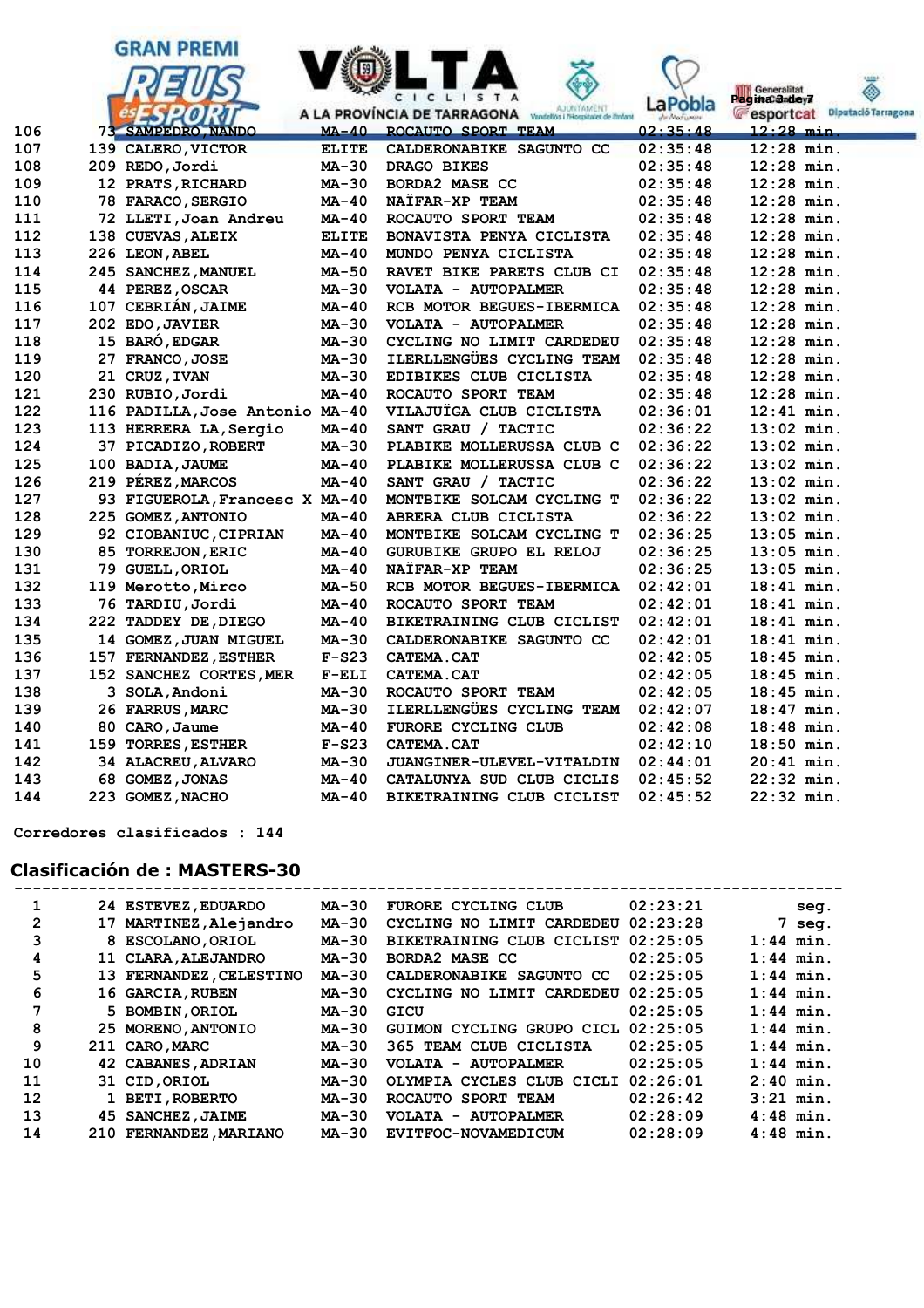

#### **Clasificación de : MASTERS-40**

| 1              |     | 81 PINANA, ALBERT JOSEP    | MA-40        | <b>FURORE CYCLING CLUB</b>         | 02:23:20 |             |             |
|----------------|-----|----------------------------|--------------|------------------------------------|----------|-------------|-------------|
| $\overline{2}$ |     | 118 CASTELLO, Raül         | MA-40        | AMBIKES AGRUPACIÓ CICLIST          | 02:23:21 |             | $1$ seg.    |
| 3              | 87  | <b>TORRELLA, FRANCISCO</b> | $MA-40$      | <b>GSPORT</b><br><b>ALMA WAGEN</b> | 02:23:21 |             | $1$ seg.    |
| 4              | 47  | DIAZ, JOSE MANUEL          | $MA-40$      | SUMINISTROS DAMA                   | 02:23:21 |             | $1$ seg.    |
| 5              |     | 61 ABARDIA, RAUL           | <b>MA-40</b> | CYCLING NO LIMIT CARDEDEU          | 02:25:05 |             | $1:45$ min. |
| 6              | 109 | ORIOLA, JOSEP              | $MA-40$      | RCB MOTOR BEGUES-IBERMICA          | 02:25:05 | $1:45$ min. |             |
| 7              |     | 86 ZUÑIGA, ARITZ           | $MA-40$      | GURUBIKE GRUPO EL RELOJ            | 02:25:05 | $1:45$ min. |             |
| 8              |     | 65 MEJIAS, RAÚL            | $MA-40$      | CASSA BIKE CLUB ESPORTIU           | 02:25:05 | $1:45$ min. |             |
| 9              |     | 111 Rodríguez, Carlos      | $MA-40$      | RCB MOTOR BEGUES-IBERMICA          | 02:25:05 | $1:45$ min. |             |
| 10             |     | 71 JUNCOSA, Carles         | $MA-40$      | ROCAUTO SPORT TEAM                 | 02:25:05 | $1:45$ min. |             |
| 11             |     | 88 GUILLEN, JOSE           | $MA-40$      | GUIMON CYCLING GRUPO CICL          | 02:25:05 | $1:45$ min. |             |
| 12             |     | 48 LINERO, JESUS           | $MA-40$      | SUMINISTROS DAMA                   | 02:25:05 | $1:45$ min. |             |
| 13             |     | 105 VILLA, Sergio          | $MA-40$      | RATPENAT CLUB CICLISTA             | 02:25:05 | $1:45$ min. |             |
| 14             |     | 64 VILLAR, MOISES          | $MA-40$      | CYCLING NO LIMIT CARDEDEU          | 02:25:05 | $1:45$ min. |             |
| 15             |     | 104 LOPEZ, DAVID           | $MA-40$      | RATPENAT CLUB CICLISTA             | 02:25:05 | $1:45$ min. |             |
| 16             |     | 106 BERENGUERAS, Gerard    | $MA-40$      | RCB MOTOR BEGUES-IBERMICA          | 02:25:05 | $1:45$ min. |             |
| 17             |     | 74 SANCHEZ, Eladi          | $MA-40$      | ROCAUTO SPORT TEAM                 | 02:25:05 | $1:45$ min. |             |
| 18             |     | 236 MOLINERO, ENRIQUE      | $MA-40$      | MONPEDAL CASTELLON CC              | 02:26:01 | $2:41$ min. |             |
| 19             |     | 91 VAN KERCKHOVE, GEERT    | $MA-40$      | MONTBIKE MONTBRIO CLUB ES          | 02:26:01 | $2:41$ min. |             |
| 20             |     | 70 GONZALEZ, Oscar         | $MA-40$      | ROCAUTO SPORT TEAM                 | 02:26:05 | $2:45$ min. |             |
| 21             | 237 | <b>SANZ, RUBEN</b>         | $MA-40$      | MONPEDAL CASTELLON CC              | 02:26:05 | $2:45$ min. |             |
| 22             |     | 49 MORTES, GERMAN          | $MA-40$      | SUMINISTROS DAMA                   | 02:26:42 | $3:22$ min. |             |
| 23             |     | 228 BRUNO, Albert          | $MA-40$      | <b>PROBIKE</b><br><b>CLUB</b>      | 02:26:42 | $3:22$ min. |             |
| 24             |     | 112 CASTILLO, FELIX        | $MA-40$      | RR BIKERS CLUB                     | 02:26:42 | $3:22$ min. |             |
| 25             |     | 240 CLIMENT, JUANJO        | $MA-40$      | <b>VINAROS UC</b>                  | 02:26:42 |             | $3:22$ min. |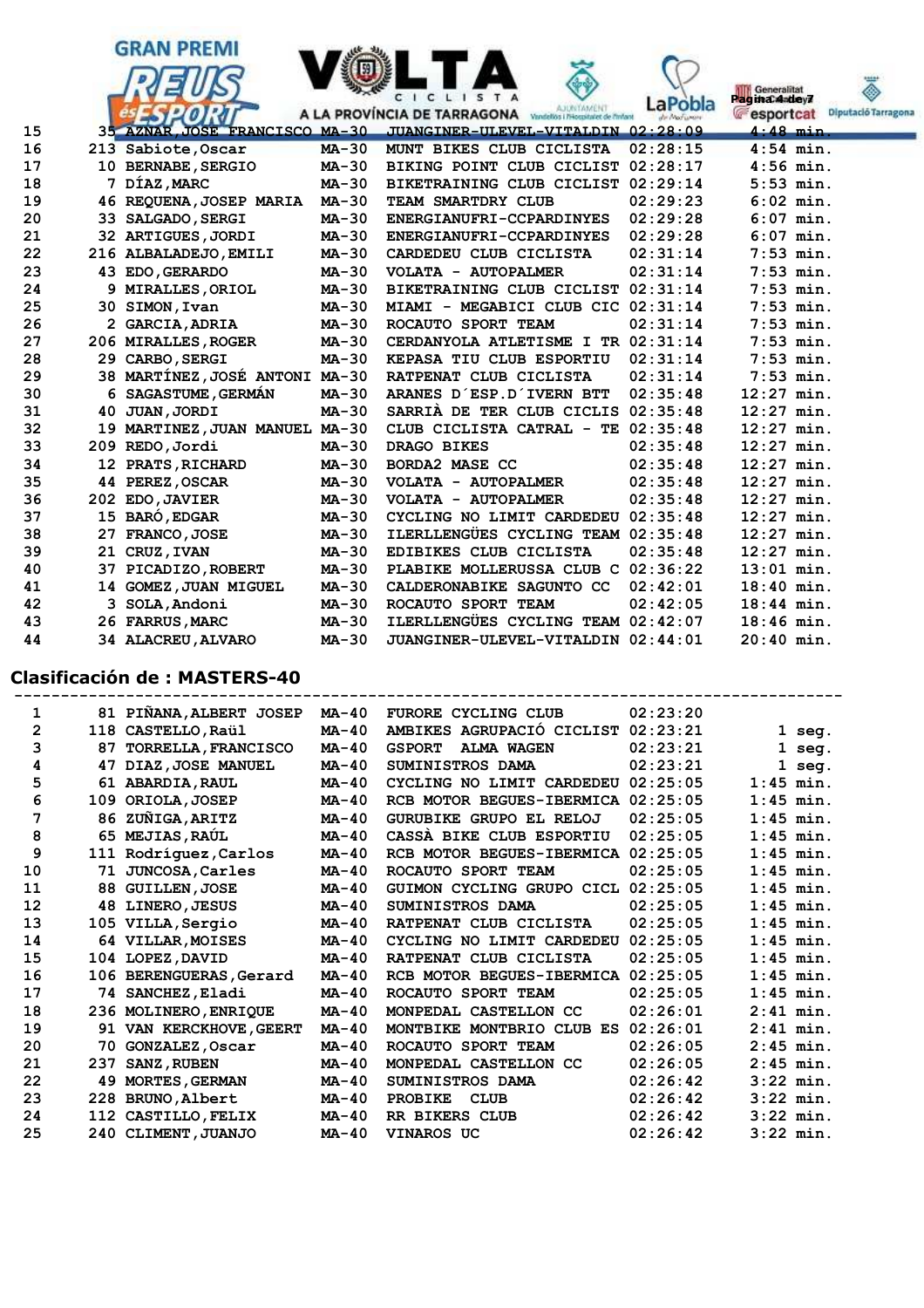





| Generalitat<br>Pagina Sadey7 |                     |
|------------------------------|---------------------|
| <b>C</b> esportcat           | Diputació Tarragona |

| 26 | $-17.01V$<br>60 TORTOSA, JOSE DAVID | $MA-40$      | <b>HARACTER AND AND ALL AND AND AND AND AND AND AND AND ARRANGEMENT OF THE AND ARRANGEMENT OF THE AND ARRANGEMENT OF THE AND ARRANGEMENT OF THE AND ARRANGEMENT OF THE AND ARRANGEMENT OF THE AND ARRANGEMENT OF THE AND ARRANGE</b><br>CALDERONABIKE SAGUNTO CC | <b>REAL LAURATION FOR ASSESSING</b><br>02:26:42 | cohor room<br>$3:22$ min. |
|----|-------------------------------------|--------------|------------------------------------------------------------------------------------------------------------------------------------------------------------------------------------------------------------------------------------------------------------------|-------------------------------------------------|---------------------------|
| 27 | 99 VENZAL, PIERRE                   | $MA-40$      | PALAFRUGELL CLUB CICLISTA 02:26:42                                                                                                                                                                                                                               |                                                 | $3:22$ min.               |
| 28 | 63 MESTRES, Miquel                  | MA-40        | CYCLING NO LIMIT CARDEDEU 02:26:42                                                                                                                                                                                                                               |                                                 | $3:22$ min.               |
| 29 | 66 PARETAS, JOAN                    | MA-40        | CASSA BIKE CLUB ESPORTIU                                                                                                                                                                                                                                         | 02:26:42                                        | $3:22$ min.               |
| 30 | 82 ABAD, Hector                     | MA-40        | GURUBIKE GRUPO EL RELOJ                                                                                                                                                                                                                                          | 02:28:09                                        | $4:49$ min.               |
| 31 | 56 GARCIA, RAUL                     | MA-40        | BIKING POINT CLUB CICLIST 02:28:09                                                                                                                                                                                                                               |                                                 | $4:49$ min.               |
| 32 | 114 ARCE, JOHNNY ALEXANDE MA-40     |              | TEAM SMARTDRY CLUB                                                                                                                                                                                                                                               | 02:28:09                                        | $4:49$ min.               |
| 33 | 235 LOPEZ, JOSE                     | MA-40        | MONPEDAL CASTELLON CC                                                                                                                                                                                                                                            | 02:28:09                                        | $4:49$ min.               |
| 34 | 110 PEREZ, EDUARDO DAVID            | <b>MA-40</b> | RCB MOTOR BEGUES-IBERMICA 02:29:23                                                                                                                                                                                                                               |                                                 | $6:03$ min.               |
| 35 | 90 FORTEA, SALVADOR                 | MA-40        | <b>GRANJA RINYA - GSPORT</b>                                                                                                                                                                                                                                     | 02:29:23                                        | $6:03$ $min.$             |
| 36 | 94 Sancho, Batiste                  | MA-40        | MONTSIA PENYA CICLISTA                                                                                                                                                                                                                                           | 02:29:28                                        | $6:08$ min.               |
| 37 | 59 ALAPONT, RAUL                    | MA-40        | CALDERONABIKE SAGUNTO CC                                                                                                                                                                                                                                         | 02:31:14                                        | $7:54$ min.               |
| 38 | 97 MARIN, OLEGUER                   | MA-40        | OLYMPIA CYCLES CLUB CICLI 02:31:14                                                                                                                                                                                                                               |                                                 | $7:54$ min.               |
| 39 | 108 LUCAS, ANDRES                   | $MA-40$      | RCB MOTOR BEGUES-IBERMICA 02:31:14                                                                                                                                                                                                                               |                                                 | $7:54$ min.               |
| 40 | 101 REÑE, Bernat                    | $MA-40$      | PLABIKE MOLLERUSSA CLUB C 02:31:14                                                                                                                                                                                                                               |                                                 | $7:54$ min.               |
| 41 | 55 BENITEZ DE LA, JOSE M MA-40      |              | BIKETRAINING CLUB CICLIST 02:31:14                                                                                                                                                                                                                               |                                                 | $7:54$ min.               |
| 42 | 51 PARRA, MIGUEL                    | MA-40        | SUMINISTROS DAMA                                                                                                                                                                                                                                                 | 02:31:14                                        | $7:54$ min.               |
| 43 | 89 VALVERDE, JUAN MANUEL MA-40      |              | KEPASA TIU CLUB ESPORTIU                                                                                                                                                                                                                                         | 02:31:14                                        | $7:54$ min.               |
| 44 | 103 GONZALEZ, Angel                 | MA-40        | RATPENAT CLUB CICLISTA                                                                                                                                                                                                                                           | 02:31:14                                        | $7:54$ min.               |
| 45 | 53 MINGUEZ, MIGUEL ANGEL MA-40      |              | BIKESPORT CHIVA CC                                                                                                                                                                                                                                               | 02:31:14                                        | $7:54$ min.               |
| 46 | 221 TIRADO, Antonio                 | MA-40        | <b>BIKETRAINING CLUB CICLIST</b>                                                                                                                                                                                                                                 | 02:31:14                                        | $7:54$ min.               |
| 47 | 238 BRUGUERA, DOMÈNECH              | MA-40        | EVITFOC-NOVAMEDICUM                                                                                                                                                                                                                                              | 02:31:14                                        | $7:54$ min.               |
| 48 | 96 CABALLERO, JONATAN               | MA-40        | ODENA ESPORT CICLISTA                                                                                                                                                                                                                                            | 02:35:48                                        | $12:28$ min.              |
| 49 | 73 SAMPEDRO, NANDO                  | MA-40        | ROCAUTO SPORT TEAM                                                                                                                                                                                                                                               | 02:35:48                                        | $12:28$ min.              |
| 50 | 78 FARACO, SERGIO                   | $MA-40$      | NATFAR-XP TEAM                                                                                                                                                                                                                                                   | 02:35:48                                        | $12:28$ min.              |
| 51 | 72 LLETI, Joan Andreu               | MA-40        | ROCAUTO SPORT TEAM                                                                                                                                                                                                                                               | 02:35:48                                        | $12:28$ min.              |
| 52 | 226 LEON, ABEL                      | MA-40        | MUNDO PENYA CICLISTA                                                                                                                                                                                                                                             | 02:35:48                                        | $12:28$ min.              |
| 53 | 107 CEBRIÁN, JAIME                  | MA-40        | RCB MOTOR BEGUES-IBERMICA 02:35:48                                                                                                                                                                                                                               |                                                 | $12:28$ min.              |
| 54 | 230 RUBIO, Jordi                    | $MA-40$      | ROCAUTO SPORT TEAM                                                                                                                                                                                                                                               | 02:35:48                                        | $12:28$ min.              |
| 55 | 116 PADILLA, Jose Antonio MA-40     |              | VILAJUÏGA CLUB CICLISTA                                                                                                                                                                                                                                          | 02:36:01                                        | $12:41$ min.              |
| 56 | 113 HERRERA LA, Sergio              | $MA-40$      | SANT GRAU / TACTIC                                                                                                                                                                                                                                               | 02:36:22                                        | $13:02$ min.              |
| 57 | 100 BADIA, JAUME                    | MA-40        | PLABIKE MOLLERUSSA CLUB C 02:36:22                                                                                                                                                                                                                               |                                                 | $13:02$ min.              |
| 58 | 219 PÉREZ, MARCOS                   | MA-40        | SANT GRAU / TACTIC                                                                                                                                                                                                                                               | 02:36:22                                        | $13:02$ min.              |
| 59 | 93 FIGUEROLA, Francesc X MA-40      |              | MONTBIKE SOLCAM CYCLING T 02:36:22                                                                                                                                                                                                                               |                                                 | $13:02$ min.              |
| 60 | 225 GOMEZ, ANTONIO                  | MA-40        | ABRERA CLUB CICLISTA                                                                                                                                                                                                                                             | 02:36:22                                        | $13:02$ min.              |
| 61 | 92 CIOBANIUC, CIPRIAN               | <b>MA-40</b> | MONTBIKE SOLCAM CYCLING T 02:36:25                                                                                                                                                                                                                               |                                                 | $13:05$ min.              |
| 62 | 85 TORREJON, ERIC                   | MA-40        | GURUBIKE GRUPO EL RELOJ                                                                                                                                                                                                                                          | 02:36:25                                        | $13:05$ min.              |
| 63 | 79 GUELL, ORIOL                     | MA-40        | NAÏFAR-XP TEAM                                                                                                                                                                                                                                                   | 02:36:25                                        | $13:05$ min.              |
| 64 | 76 TARDIU, Jordi                    | MA-40        | ROCAUTO SPORT TEAM                                                                                                                                                                                                                                               | 02:42:01                                        | $18:41$ min.              |
| 65 | 222 TADDEY DE, DIEGO                | MA-40        | BIKETRAINING CLUB CICLIST 02:42:01                                                                                                                                                                                                                               |                                                 | $18:41$ min.              |
| 66 | 80 CARO, Jaume                      | MA-40        | FURORE CYCLING CLUB                                                                                                                                                                                                                                              | 02:42:08                                        | $18:48$ min.              |
| 67 | 68 GOMEZ, JONAS                     | MA-40        | CATALUNYA SUD CLUB CICLIS 02:45:52                                                                                                                                                                                                                               |                                                 | $22:32$ min.              |
| 68 | 223 GOMEZ, NACHO                    | MA-40        | BIKETRAINING CLUB CICLIST 02:45:52                                                                                                                                                                                                                               |                                                 | $22:32$ min.              |
|    |                                     |              |                                                                                                                                                                                                                                                                  |                                                 |                           |

## **Clasificación de : MASTERS-50**

| 1            | 129 GIMENO, FERNANDO    | MA-50 | JUANGINER-ULEVEL-VITALDIN 02:25:05 |          |              | min. |
|--------------|-------------------------|-------|------------------------------------|----------|--------------|------|
| $\mathbf{2}$ | 126 RAMOS, FRANCISCO M. | MA-50 | NAÏFAR-XP TEAM                     | 02:26:42 | $1:37$ min.  |      |
| 3            | 121 MEDRANO, ANTONIO    | MA-50 | SUMINISTROS DAMA                   | 02:28:09 | $3:04$ min.  |      |
| 4            | 132 MEDINA, Juan Carlos | MA-50 | RCB MOTOR BEGUES-IBERMICA 02:28:09 |          | $3:04$ min.  |      |
| 5            | 134 PEDROSO, FELIX      | MA-50 | RR BIKERS CLUB                     | 02:28:09 | $3:04$ min.  |      |
| 6            | 122 LLOSES, Ramon       | MA-50 | BICI 3.0 CLUB CICLISTA             | 02:31:14 | $6:09$ min.  |      |
| 7            | 125 MOLINA, SANTIAGO    | MA-50 | NAÏFAR-XP TEAM                     | 02:31:14 | $6:09$ min.  |      |
| 8            | 123 SANCHEZ, JUAN       | MA-50 | CASSA BIKE CLUB ESPORTIU           | 02:35:48 | $10:43$ min. |      |
| 9            | 245 SANCHEZ, MANUEL     | MA-50 | RAVET BIKE PARETS CLUB CI 02:35:48 |          | $10:43$ min. |      |
| 10           | 119 Merotto, Mirco      | MA-50 | RCB MOTOR BEGUES-IBERMICA 02:42:01 |          | $16:56$ min. |      |
|              |                         |       |                                    |          |              |      |

### **Clasificación de : FEMINAS**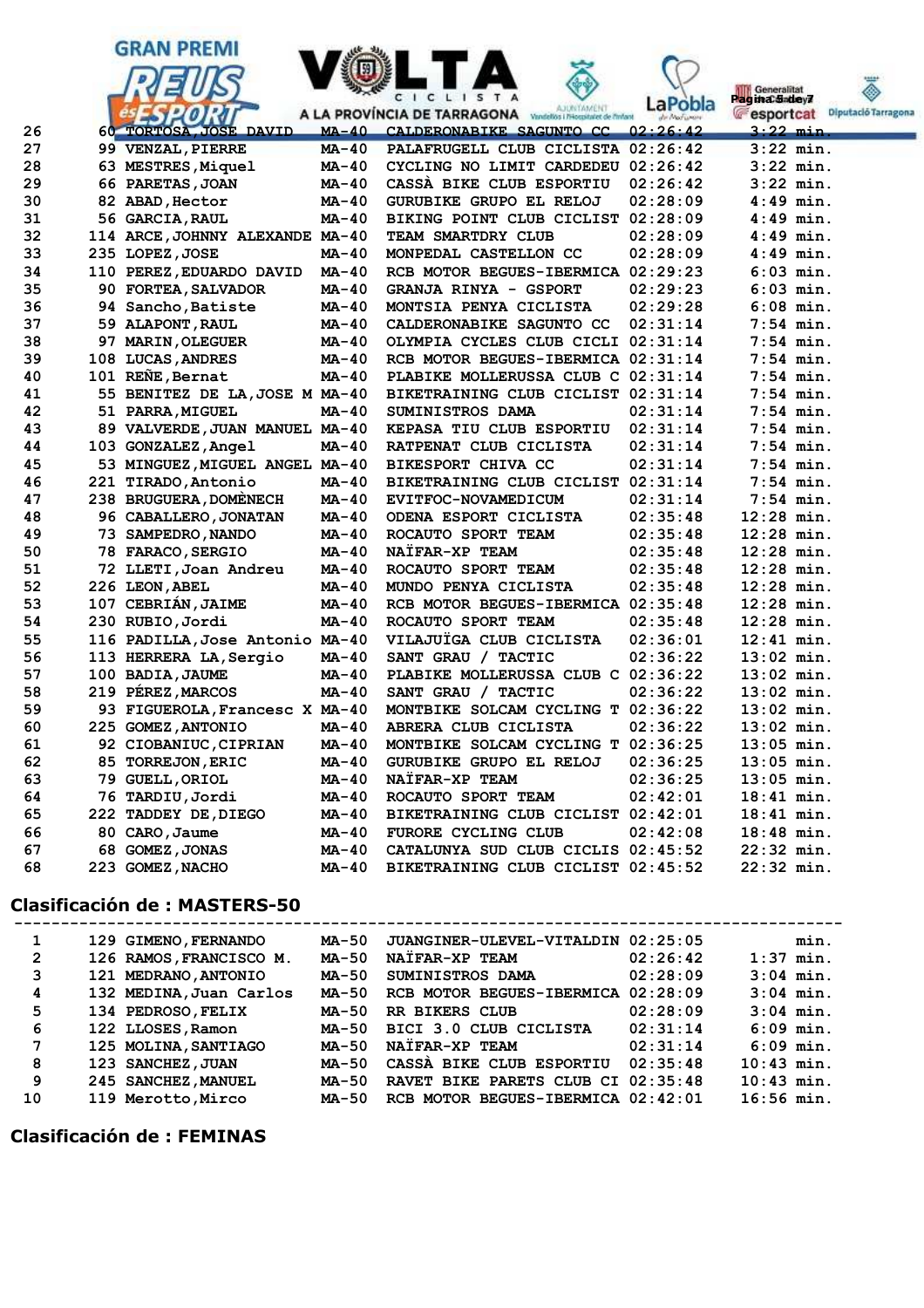





**Pagina 6 degree 7** 

| eralitat       |                  |
|----------------|------------------|
| <b>Sadvey7</b> |                  |
| ortcat         | <b>Diputació</b> |

|    | and the contract of the contract of the contract of the contract of the contract of the contract of the contract of |         |                          |          |              |
|----|---------------------------------------------------------------------------------------------------------------------|---------|--------------------------|----------|--------------|
| 1  | 160 ESCURSELL, ELISABET                                                                                             | $F-ELI$ | <b>BEPINK</b>            | 02:29:23 | min.         |
| 2  | 149 MARTI, ANNABEL                                                                                                  | $F-ELI$ | <b>CATEMA.CAT</b>        | 02:29:23 | mt.          |
| 3  | 247 SANTAMARIA, HELENA                                                                                              | F-M30   | BONAVISTA PENYA CICLISTA | 02:35:48 | $6:25$ min.  |
| 4  | 153 Beltrán, Sanjhoy                                                                                                | $F-ELI$ | <b>CATEMA.CAT</b>        | 02:35:48 | $6:25$ min.  |
| 5  | 158 JARAMILLO, MARIONA                                                                                              | $F-S23$ | <b>CATEMA.CAT</b>        | 02:35:48 | $6:25$ min.  |
| 6  | 151 POVEDA, CARLOTA                                                                                                 | $F-ELI$ | <b>CATEMA.CAT</b>        | 02:35:48 | $6:25$ min.  |
| 7  | 154 SOLÉS, ALBA                                                                                                     | $F-ELI$ | EDIBIKES CLUB CICLISTA   | 02:35:48 | $6:25$ min.  |
| 8  | 157 FERNANDEZ, ESTHER                                                                                               | $F-S23$ | <b>CATEMA.CAT</b>        | 02:42:05 | $12:42$ min. |
| 9  | 152 SANCHEZ CORTES, MER                                                                                             | $F-ELI$ | <b>CATEMA.CAT</b>        | 02:42:05 | $12:42$ min. |
| 10 | 159 TORRES, ESTHER                                                                                                  | $F-S23$ | <b>CATEMA.CAT</b>        | 02:42:10 | $12:47$ min. |

## **Clasificación por equipos**

| 1                | $SUMINISTROS}$ DAMA $07:13:31$         |            |              |       |  |
|------------------|----------------------------------------|------------|--------------|-------|--|
| $\overline{2}$   | CYCLING NO LIMIT CARDEDEU $07:13:38$ a |            |              | 7     |  |
| 3                | RCB MOTOR BEGUES-IBERMICA              | 07:15:15 a |              | 1:44  |  |
| 4                | ROCAUTO SPORT TEAM 07:16:15 a          |            |              | 2:44  |  |
| 5.               | $VOLATA - AUTOPALMER$ 07:18:19 a       |            |              | 4:48  |  |
| 6                | MONPEDAL CASTELLON CC $07:20:15$ a     |            |              | 6:44  |  |
| 7                | RATPENAT CLUB CICLISTA 07:21:24 a      |            |              | 7:53  |  |
| 8                | BIKING POINT CLUB CICLIST              | 07:21:31 a |              | 8:00  |  |
| 9                | CALDERONABIKE SAGUNTO CC               | 07:23:01 a |              | 9:30  |  |
| 10               | BIKETRAINING CLUB CICLIST 07:25:33 a   |            |              | 12:02 |  |
| 11               | ENERGIANUFRI-CCPARDINYES 07:25:38 a    |            |              | 12:07 |  |
| 12 <sup>12</sup> | EVITFOC-NOVAMEDICUM 07:27:32 a         |            |              | 14:01 |  |
| 13               | CASSA BIKE CLUB ESPORTIU 07:27:35 a    |            |              | 14:04 |  |
| 14               | TEAM SMARTDRY CLUB 07:28:46 a          |            |              | 15:15 |  |
| 15               | FURORE CYCLING CLUB 07:28:49 a         |            |              | 15:18 |  |
| 16               | GURUBIKE GRUPO EL RELOJ $07:29:39$ a   |            |              | 16:08 |  |
| 17               | 07:33:44<br>NATFAR-XP TEAM             |            | $\mathbf{a}$ | 20:13 |  |
| 18               | <b>JUANGINER-ULEVEL-VITALDIN</b>       | 07:37:15   | $\mathbf{a}$ | 23:44 |  |
| 19               | <b>CATEMA.CAT</b>                      | 07:40:59 a |              | 27:28 |  |
| 20               | PLABIKE MOLLERUSSA CLUB C 07:43:58 a   |            |              | 30:27 |  |

# **Clasificación de : Regularidad**

| 1              | 81  | PINANA, ALBERT JOSEP       | MA-40        | FURORE CYCLING CLUB              | 25 Pts |
|----------------|-----|----------------------------|--------------|----------------------------------|--------|
| $\overline{2}$ | 118 | <b>CASTELLO, Raül</b>      | MA-40        | AMBIKES AGRUPACIÓ CICLIST        | 20 Pts |
| 3              | 87  | <b>TORRELLA, FRANCISCO</b> | MA-40        | <b>GSPORT</b><br>ALMA WAGEN      | 16 Pts |
| 4              | 47  | DIAZ, JOSE MANUEL          | MA-40        | <b>SUMINISTROS DAMA</b>          | 14 Pts |
| 5              | 24  | <b>ESTEVEZ, EDUARDO</b>    | MA-30        | FURORE CYCLING CLUB              | 12 Pts |
| 6              | 17  | MARTINEZ, Alejandro        | MA-30        | CYCLING NO LIMIT CARDEDEU        | 10 Pts |
| 7              | 8   | <b>ESCOLANO, ORIOL</b>     | MA-30        | BIKETRAINING CLUB CICLIST        | 9 Pts  |
| 8              | 147 | <b>MARQUEZ, JOSUE</b>      | ELITE        | VOLATA - AUTOPALMER              | 8 Pts  |
| 9              | 148 | NUNEZ, JOSE CARLOS         | <b>ELITE</b> | SUMINISTROS DAMA                 | 7 Pts  |
| 10             | 129 | <b>GIMENO, FERNANDO</b>    | MA-50        | <b>JUANGINER-ULEVEL-VITALDIN</b> | 6 Pts  |
| 11             | 11  | <b>CLARA, ALEJANDRO</b>    | MA-30        | BORDA2 MASE CC                   | 5 Pts  |
| 12             | 61  | <b>ABARDIA, RAUL</b>       | MA-40        | CYCLING NO LIMIT CARDEDEU        | 4 Pts  |
| 13             | 109 | <b>ORIOLA, JOSEP</b>       | MA-40        | RCB MOTOR BEGUES-IBERMICA        | 3 Pts  |
| 14             | 86  | ZUÑIGA, ARITZ              | MA-40        | <b>GURUBIKE GRUPO EL RELOJ</b>   | 2 Pts  |
| 15             | 65  | <b>MEJIAS, RAÚL</b>        | MA-40        | CASSA BIKE CLUB ESPORTIU         | 1 Pts  |

 **-----------------------------------------------------------------------------------------**

### **Clasificación de : Montaña**

|  | 17 MARTINEZ, Alejandro     | MA-30 CYCLING NO LIMIT CARDEDEU | 13 Pts |
|--|----------------------------|---------------------------------|--------|
|  | 118 CASTELLO,Raül          | MA-40 AMBIKES AGRUPACIÓ CICLIST | 9 Pts  |
|  | <b>24 ESTEVEZ, EDUARDO</b> | MA-30 FURORE CYCLING CLUB       | 5 Pts  |